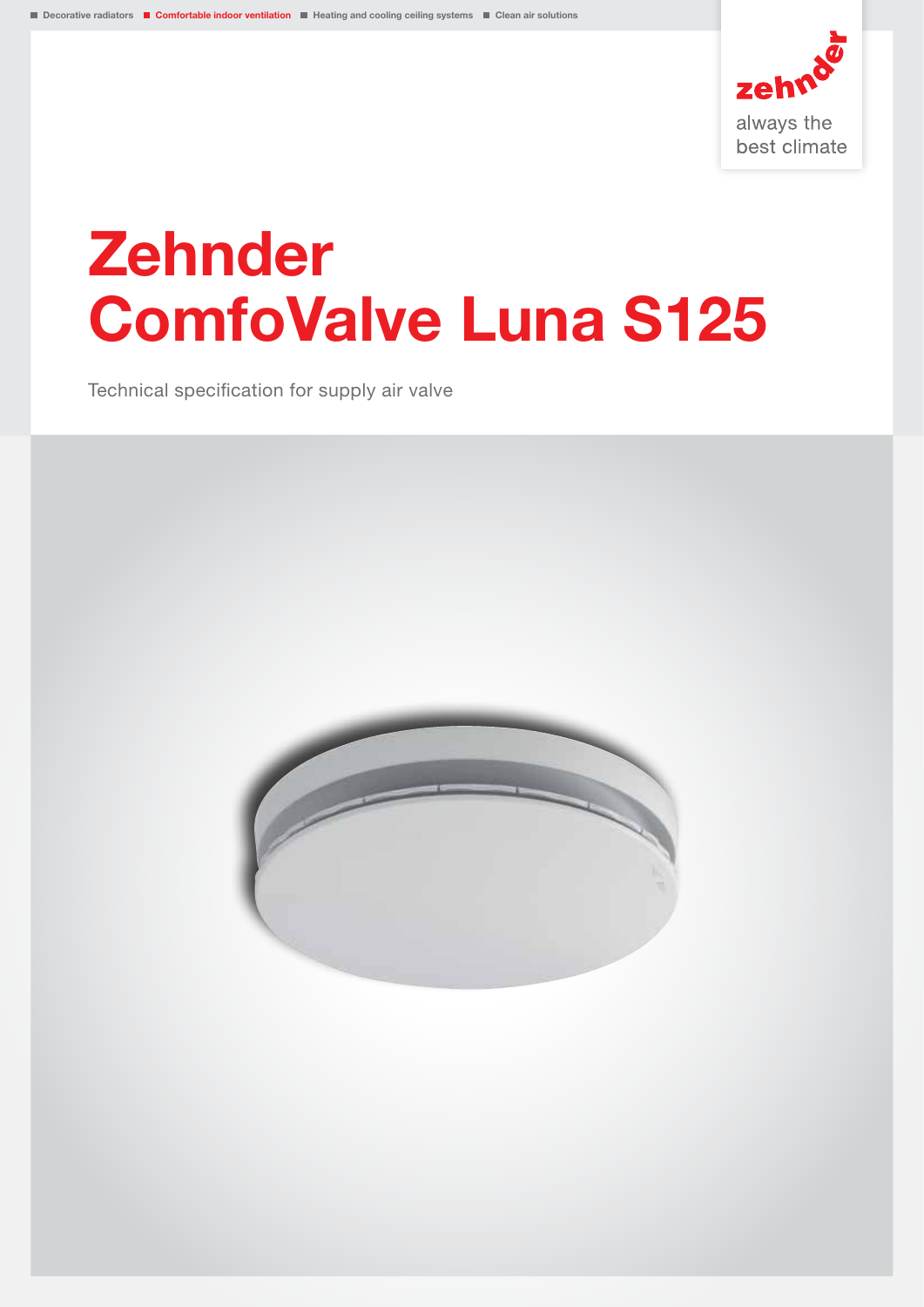## **General**

Zehnder ComfoValve Luna S125 is a supply air valve for use in the supply air area of the air distribution system.

Its key features include:

- Minimal height of just 30 mm, regardless of the selected air volume setting
- Optimised outflow area for silent and draught-free air supply due to the Coandă effect
- Tool-free installation, adjustment and maintenance
- Inside of the valve can be labelled to document the selected setting
- Arresting mechanism in the valve to prevent unintentional adjustment during installation and maintenance
- Zehnder Air Blocker valve insert limits outflow angle to 240° to protect sensitive living areas, e.g. above doors
- Discreet and timeless design



ComfoValve Luna S125 ComfoValve Luna S125, exploded-view drawing



ComfoValve Luna S125, ceiling installation

#### **Benefits**

- Safe mounting due to tool-free installation and arresting mechanism to prevent unintentional adjustment during installation and maintenance
- Ideal living comfort due to quiet and draught-free outflow of air
- No impact on the room design and easy integration into challenging architecture due to its discreet design

## Technical specifications

| Data                    |                                                     |
|-------------------------|-----------------------------------------------------|
| Material                | Plastic                                             |
| Colour                  | Similar to RAL 9003                                 |
| Diameter                | $170 \text{ mm}$                                    |
| Undercut                | Maximum 5 mm                                        |
| Connection              | DN 125                                              |
| Outflow angle           | 360°, 240° with Air Blocker                         |
| Seal                    | Seal ring                                           |
| Recommended application | Up to 45 m <sup>3</sup> /h with nominal ventilation |
| Installation location   | Wall and ceiling                                    |
| Operating temperature   | Up to 60 $\degree$ C                                |

#### Article numbers

| <b>Description</b>                            | <b>Article number</b> |
|-----------------------------------------------|-----------------------|
| ComfoValve Luna S125 supply air valve (1pc)   | 705 613 126           |
| ComfoValve Luna S125 supply air valve (24pcs) | 705 613 125           |
| ComfoValve Luna S125 Air Blocker (1pc)        | 705 613 001           |

#### Tender specification

The Zehnder ComfoValve Luna S125 supply air valve is suitable for installation on walls and ceilings. It has been developed for use in the supply air area of the air distribution system and can be combined with the Zehnder CLRF and Zehnder TVA-P grille housings or other air outlets with nominal sizes of DN 125. Zehnder ComfoValve Luna S125 blends in with all architectural styles due to its discreet appearance. The optimised flow characteristics ensure silent and convenient operation. The supply air valve uses a wide outflow of air by means of the Coandă effect and avoids draughts in living areas at the same time. It can be installed, commissioned and maintained without tools. The air volume can be adjusted externally to 25 different levels by turning the control. Once the air volume has been adjusted, the selected setting can be secured to prevent it being modified inadvertently. After commissioning, the technical components are sealed in with the design panel. The seal ring allows the design panel to be inserted easily into place and forms a seal with the housing. The outflow angle can be limited from 360° to 240° in sensitive areas, such as over doors. The optional Zehnder Air Blocker is available for this purpose. It can be retrofitted into the valve in the case of installation situations with increased requirements.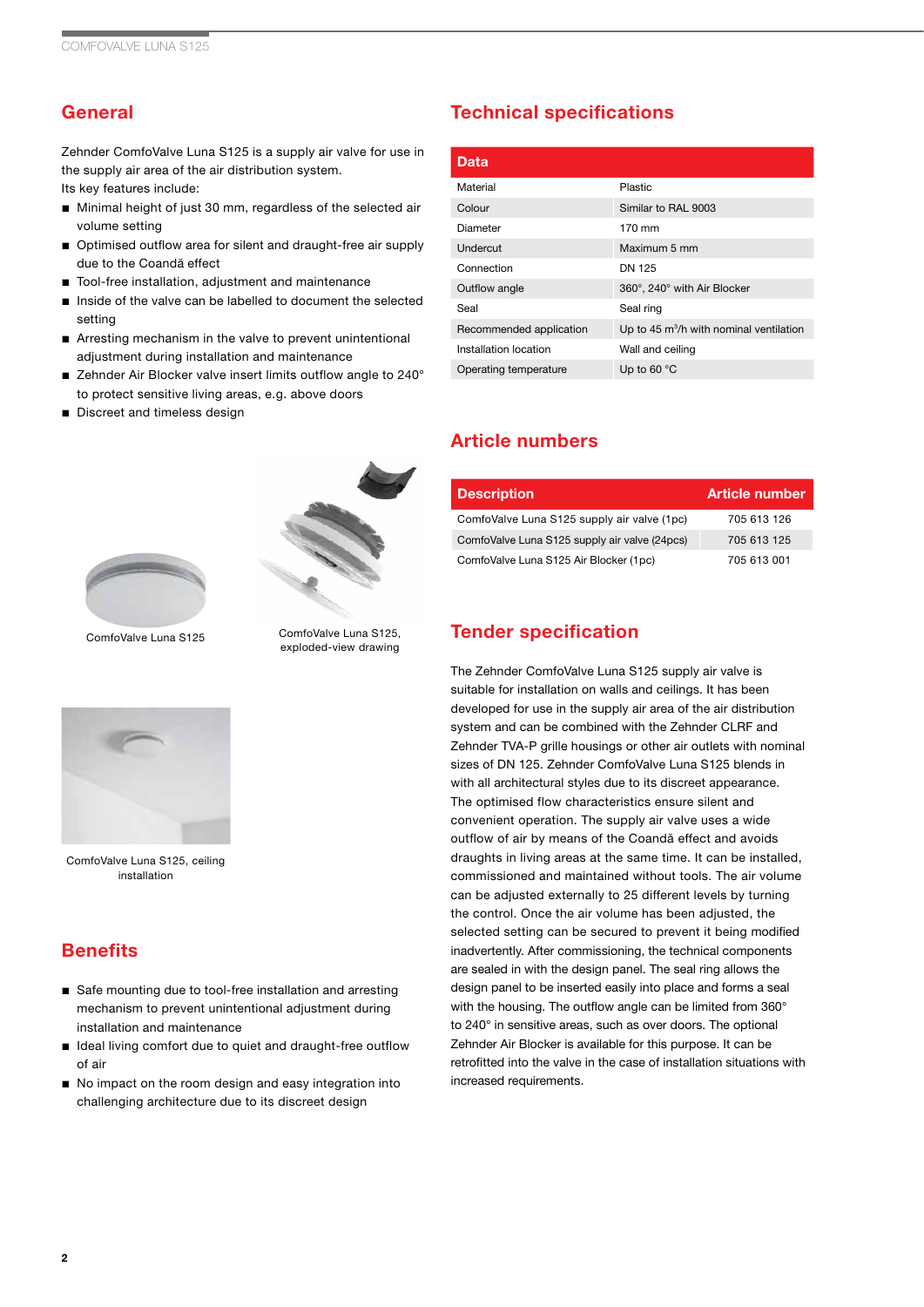#### Dimensional drawing



# Pressure loss graph

Depending on valve setting level S01 – S25